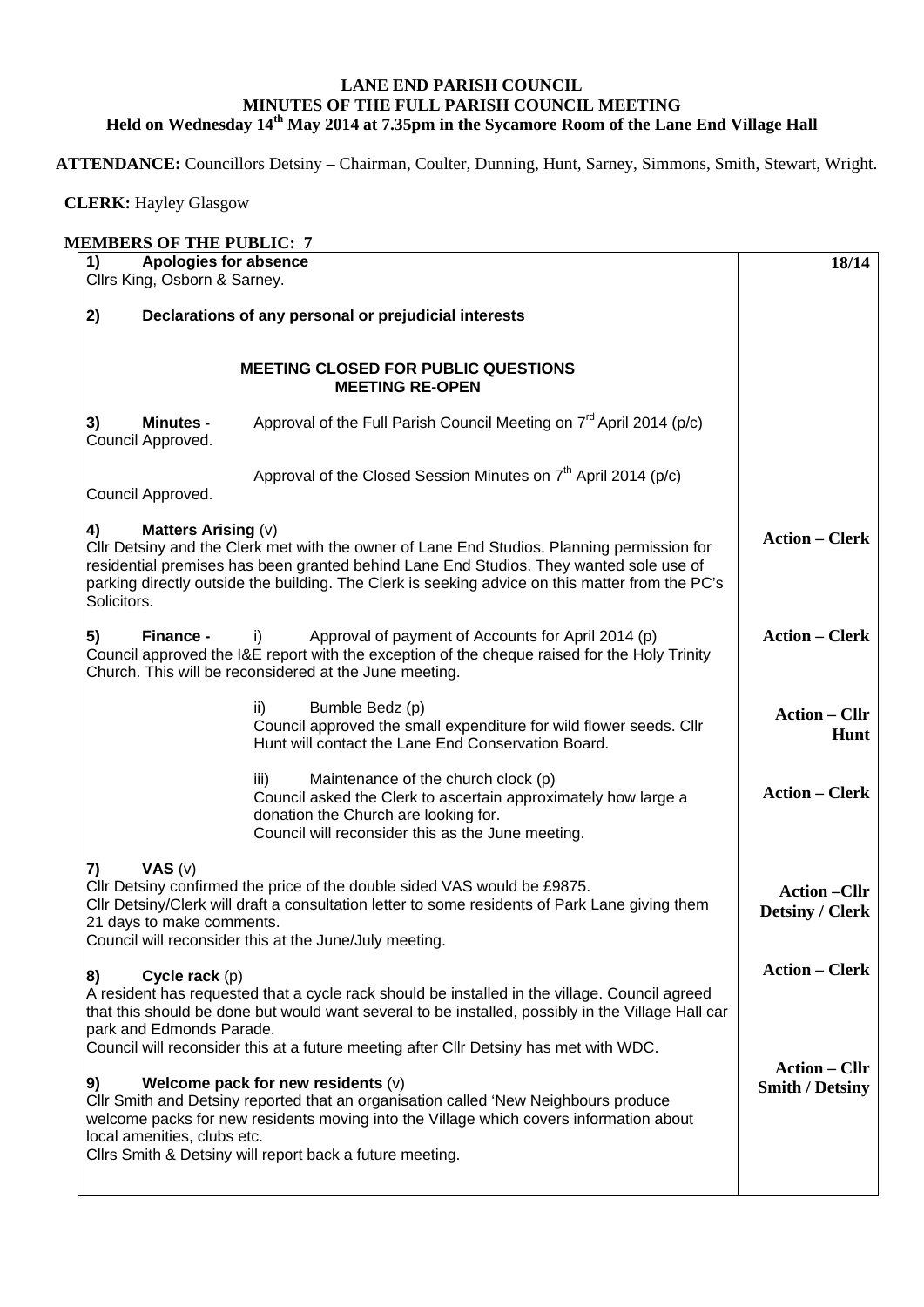| LEYCC (v)<br>10)                                                                                                                                                                                             |                                                                                               |                                                                                                                                                                                                                                                                                                                                                                                                                                                | 19/14                 |
|--------------------------------------------------------------------------------------------------------------------------------------------------------------------------------------------------------------|-----------------------------------------------------------------------------------------------|------------------------------------------------------------------------------------------------------------------------------------------------------------------------------------------------------------------------------------------------------------------------------------------------------------------------------------------------------------------------------------------------------------------------------------------------|-----------------------|
| Katy Donaghue reported at the APM that unless LEYCC finds some new volunteers they will<br>close by Christmas.<br>Council are aware this is a problem. LEYCC are trying extremely hard to put on fundraising |                                                                                               |                                                                                                                                                                                                                                                                                                                                                                                                                                                | <b>Action – All</b>   |
| events and seek new volunteers.                                                                                                                                                                              |                                                                                               |                                                                                                                                                                                                                                                                                                                                                                                                                                                |                       |
| contact Katy.                                                                                                                                                                                                |                                                                                               | CIIr Detsiny asked all Parish Councillors to consider if they were able to volunteer and if so to                                                                                                                                                                                                                                                                                                                                              | <b>Action-Clerk</b>   |
|                                                                                                                                                                                                              |                                                                                               | lan McEnnis reported that the Senior Youth Club will re-open on 3 <sup>rd</sup> June.                                                                                                                                                                                                                                                                                                                                                          |                       |
| Clerk's report (p)<br>11)<br>Council noted the report.                                                                                                                                                       |                                                                                               |                                                                                                                                                                                                                                                                                                                                                                                                                                                |                       |
| 12)<br>Council noted the report.                                                                                                                                                                             |                                                                                               | Invitations to Meetings, Correspondence & Reports received (p)                                                                                                                                                                                                                                                                                                                                                                                 | <b>Action – Clerk</b> |
| 13)<br>this year.                                                                                                                                                                                            | Matters raised by Councillors (v)<br>Cllr Smith spoke on behalf of residents at that meeting. | CIIr Stewart looked at the roof at LEYCC. He thought the roof is in good shape for a 10 years<br>old roof. Cllr Stewart has arranged for the roof to be cleared.<br>The Clerk should check if the roof is still covered under the warranty which is due to expire<br>CIIr Smith reported that the Rustlings Gate planning application went to a Planning<br>Committee meeting of WDC but the decision was deferred due to lack of information. | <b>Action – Clerk</b> |
| 14)<br>Decisions and Appeals (v)                                                                                                                                                                             |                                                                                               | Planning: To consider new applications and receive Wycombe District Council                                                                                                                                                                                                                                                                                                                                                                    |                       |
| <b>New Applications</b>                                                                                                                                                                                      |                                                                                               |                                                                                                                                                                                                                                                                                                                                                                                                                                                |                       |
| 14/06111/FUL                                                                                                                                                                                                 | 3 Diamond<br><b>Cottages Moor</b><br><b>Common Lane</b><br>End                                | Householder application for the construction of single<br>storey rear extension<br>No objection.                                                                                                                                                                                                                                                                                                                                               |                       |
| 14/06006/CLP                                                                                                                                                                                                 | 24 Widdenton<br><b>View Lane End</b>                                                          | Certificate of Lawfulness for proposed insulated<br>render system to external elevations, renewal of<br>windows and doors in UPVC, renewal of fascia's,<br>soffits and rainwater goods, alterations to roof verges<br>and new GRP canopy<br>No objection.                                                                                                                                                                                      |                       |
| 14/06007/CLP                                                                                                                                                                                                 | 32 Widdenton<br><b>View Lane End</b>                                                          | Certificate of Lawfulness for proposed insulated<br>render system to external elevations, renewal of<br>windows and doors in UPVC, renewal of fascia's,<br>soffits and rainwater goods, alterations to roof verges<br>and new GRP canopy<br>No objection.                                                                                                                                                                                      |                       |
| 14/06005/CLP                                                                                                                                                                                                 | <b>19 Widdenton</b><br><b>View Lane End</b>                                                   | Certificate of Lawfulness for proposed insulated<br>render system to external elevations, renewal of<br>windows and doors in UPVC, renewal of fascia's,<br>soffits and rainwater goods, alterations to roof verges<br>and new GRP canopy<br>No objection.                                                                                                                                                                                      |                       |
| 14/05983/CLP                                                                                                                                                                                                 | <b>14 Coronation</b><br><b>Crescent Lane</b><br><b>End</b>                                    | Certificate of Lawfulness for proposed insulated<br>render system to external elevations, renewal of<br>windows and doors in UPVC, renewal of fascia's,<br>soffits and rainwater goods, alterations to roof verges<br>and new GRP canopy<br>No objection.                                                                                                                                                                                      |                       |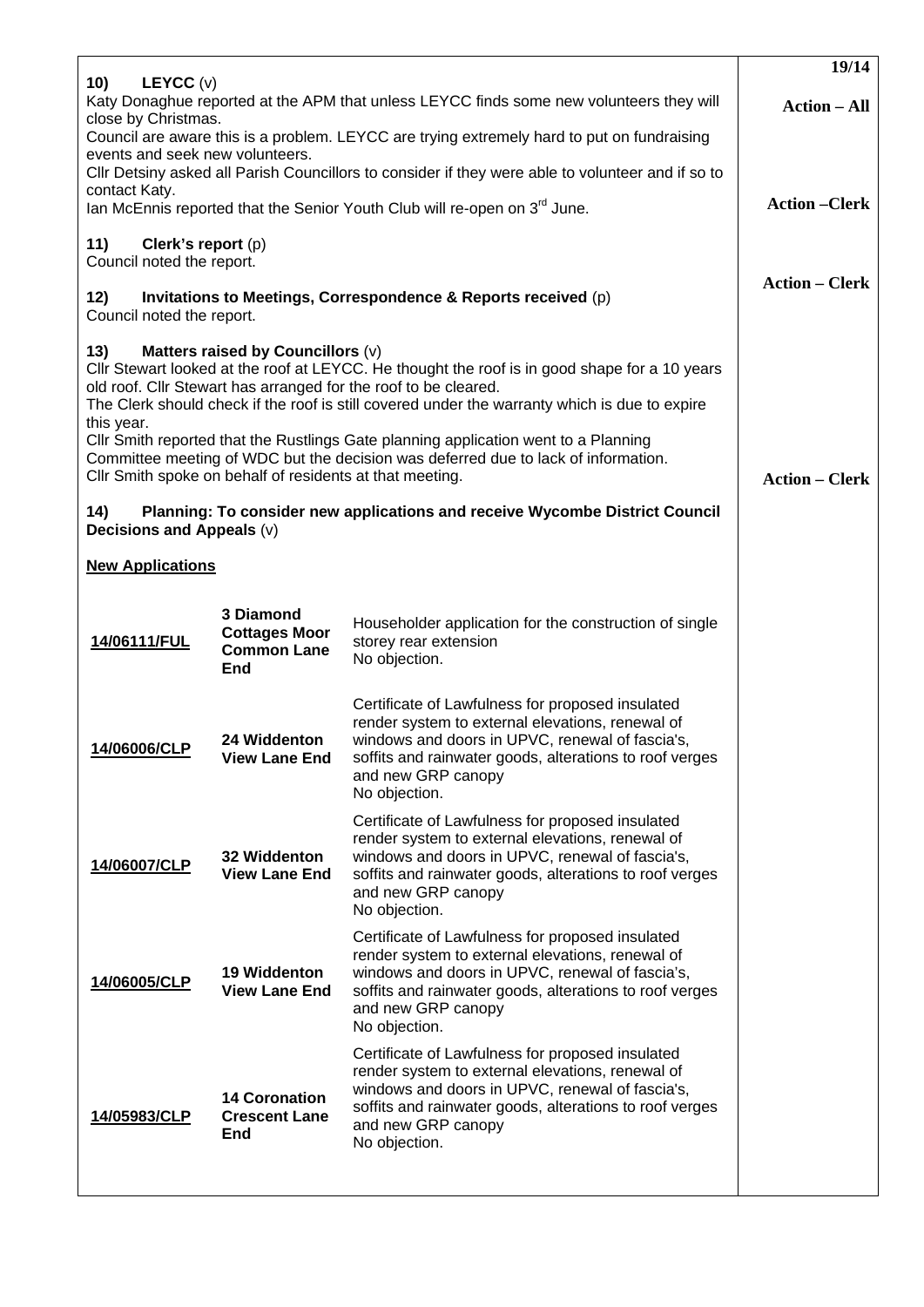| 14/05986/CLP              | <b>17 Coronation</b><br><b>Crescent Lane</b><br><b>End</b>                   | Certificate of Lawfulness for proposed insulated<br>render system to external elevations, renewal of<br>windows and doors in UPVC, renewal of fascia's,<br>soffits and rainwater goods, alterations to roof verges<br>and new GRP canopy<br>No objection.                                                                                                                                                                                                                                                | 20/14 |
|---------------------------|------------------------------------------------------------------------------|----------------------------------------------------------------------------------------------------------------------------------------------------------------------------------------------------------------------------------------------------------------------------------------------------------------------------------------------------------------------------------------------------------------------------------------------------------------------------------------------------------|-------|
| 14/05987/CLP              | 21 Coronation<br><b>Crescent Lane</b><br><b>End</b>                          | Certificate of Lawfulness for proposed insulated<br>render system to external elevations, renewal of<br>windows and doors in UPVC, renewal of fascia's,<br>soffits and rainwater goods, alterations to roof verges<br>and new GRP canopy<br>No objection.                                                                                                                                                                                                                                                |       |
| 14/05985/CLP              | <b>16 Coronation</b><br><b>Crescent Lane</b><br><b>End</b>                   | Certificate of Lawfulness for proposed insulated<br>render system to external elevations, renewal of<br>windows and doors in UPVC, renewal of fascia's,<br>soffits and rainwater goods, alterations to roof verges<br>and new GRP canopy<br>No objection.                                                                                                                                                                                                                                                |       |
| 14/05996/FUL              | <b>Fourways Bolter</b><br><b>End Lane Bolter</b><br><b>End</b>               | Householder application for construction of new roof<br>over existing at rear, alterations to fenestration and<br>external materials and new porch canopy roof to side<br>No objection.                                                                                                                                                                                                                                                                                                                  |       |
| 14/05955/FUL              | <b>Martins</b><br><b>Newsagents</b><br><b>Church Road</b><br><b>Lane End</b> | Installation of aluminium news bin to front of store<br>(retrospective)<br>No objection.                                                                                                                                                                                                                                                                                                                                                                                                                 |       |
| 14/05961/CTREE Ditchfield | <b>Allotment</b><br><b>Gardens</b><br><b>Common Lane</b><br>End              | Remove due to decay and leaning on shed 2 x<br>Hawthorn Trees $(T1 + T2)$ , cut dense Ivy covering<br>tree away at ground level and at 1 metre strip cut<br>section from trunk and allow to die off to 1 x Apple<br>Tree (T3), remove major deadwood from 1 x Ash Tree<br>(T4), remove deadwood and overhang over the car<br>park and Clinkard place to 1 x Oak Tree (T5) and cut<br>back over Clinkard Place car park in line with brick<br>wall to a height of approximately 3 metres<br>No objection. |       |
| 14/05956/ADV              | <b>Martins</b><br><b>Newsagents</b><br><b>Church Road</b><br><b>Lane End</b> | Display of 1 x externally illuminated fascia and 2 x<br>non-illuminated vinyl signage (retrospective)<br>No objection.                                                                                                                                                                                                                                                                                                                                                                                   |       |
| 14/05893/FUL              | <b>Finings</b><br><b>Farmhouse</b><br><b>Finings Road</b><br><b>Lane End</b> | Householder application for erection of detached<br>garage / garden room with home office / games room<br>above to be used ancillary to main dwelling<br>No objection.                                                                                                                                                                                                                                                                                                                                   |       |
| 14/06078/FUL              | <b>Magnum House</b><br><b>High Street</b>                                    | Change of use of building from office use to C3.<br>insertion of 3 rear and 1 side velux rooflight &<br>alterations in connection with creation of 2 x 2-bed<br>maisonettes & 1 x 1-bed flat with cycle storage in<br>rear courtyard & bin stores to south west area of site<br>No objection.                                                                                                                                                                                                            |       |
| 14/06143/FUL              | <b>Orchard Cottage</b>                                                       | Householder application for construction of 1 x<br>dormer window,                                                                                                                                                                                                                                                                                                                                                                                                                                        |       |
|                           | <b>Moor Common</b>                                                           | alterations to 2 x existing dormer windows, insertion<br>of 2 x Juliet                                                                                                                                                                                                                                                                                                                                                                                                                                   |       |
|                           | <b>Lane End</b>                                                              | balconies, new front porch and associated external                                                                                                                                                                                                                                                                                                                                                                                                                                                       |       |